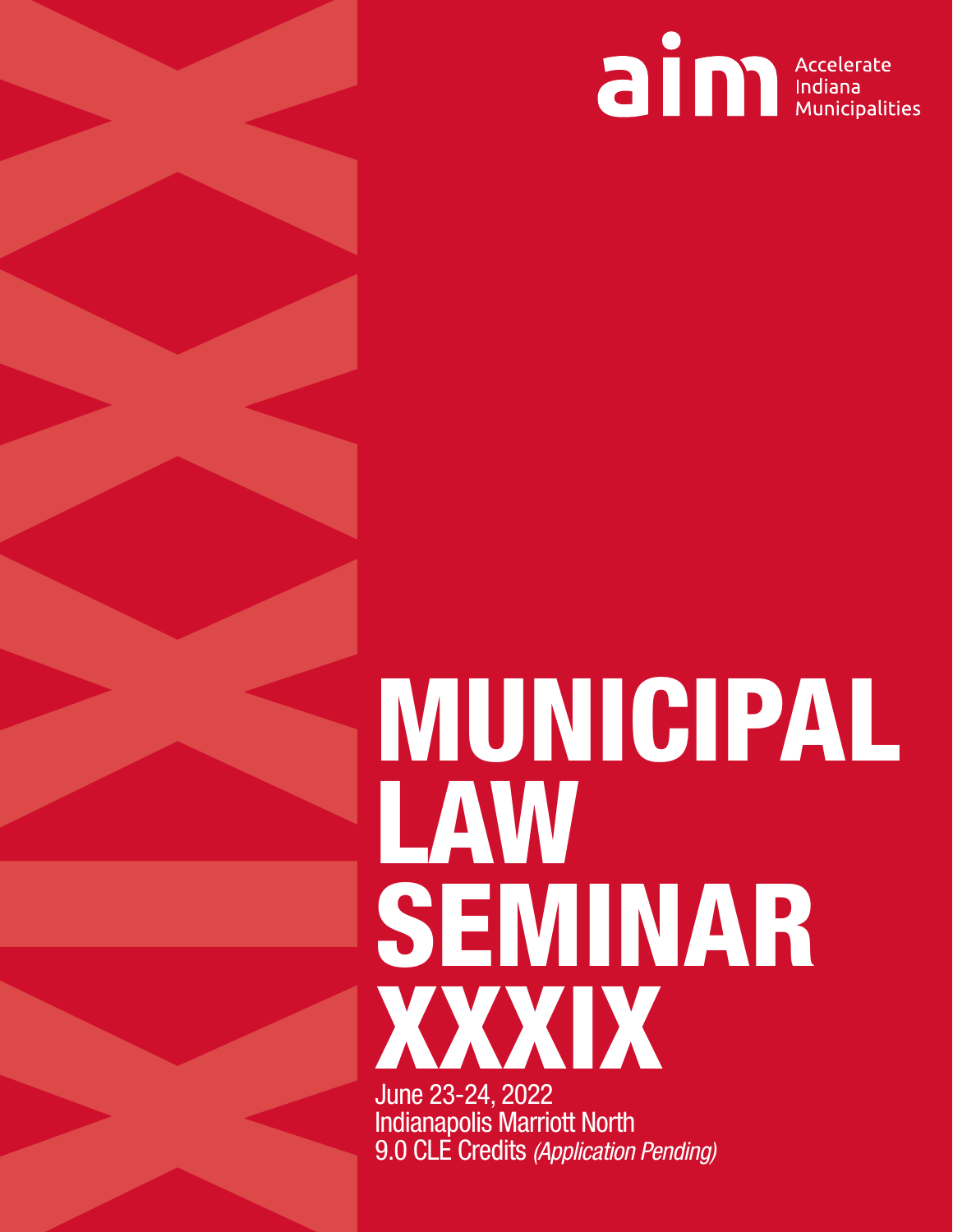### LEARN THE LATEST

#### Municipal Law is a seminar designed to keep the local

government attorney current on important legislative and case law changes over the past year and to provide up to 9.0 hours of continuing legal education (CLE) credits, including 1 hour of ethics. The workshop sessions are focused strictly on local government law issues and are designed to make the role of the local government attorney easier.

Highlights of this year's seminar include presentations on employment, State Board of Accounts cases, electronic communications, Senate Enrolled Act 166, utilities, unsafe building law and code enforcement, 1983, American Rescue Plan Act, and more. Application for 9.0 CLE credits pending.

#### CONFERENCE MATERIALS

Conference materials will be emailed to all registrants no later than Tuesday, June 21.

#### HOW TO REGISTER

ONLINE at aimindiana.org

MAIL registration form and payment to Aim at: 125 W Market, Suite 100, Indianapolis, IN 46204

FAX to Aim at (317) 237-6206

#### HOTEL INFORMATION

Indianapolis Marriott North 3645 River Crossing Parkway Indianapolis, IN 46240

Standard Room Rate: Check-in: 4:00 p.m.

\$169 plus tax **Check-out:** 11:00 a.m.

Please contact the Indianapolis Marriott North Hotel at (800) 228-9290 to make hotel reservations and request the AIMAIMA block or visit aimindiana.org/munilaw for the online hotel registration link.

Hotel reservations should be made no later than Thursday, June 9. Aim and IMLA are not responsible for hotel reservations or cancellations.

Complimentary parking is available onsite.

#### CANCELLATION POLICY

Refunds will be made only if Aim receives a written cancellation by June 9, by fax, mail or email to klubelski@aimindiana.org. Your registration is considered your commitment to attend. Cancellations after June 9 and no shows will be charged the full registration fee.

#### CLE CREDIT

Continuing Legal Education (CLE) credits will be submitted to the Indiana Officer of Admissions and Continuing Education (ACE) for attendees that are present at the Municipal Law Seminar and submit completed CLE sheets by July 15.

#### CLE LATE FEE

A late fee of \$25 will be charged for CLE sheets turned in after July 15.

#### MUNICIPAL LAW XXXIX REGISTRATION FORM

XXXIX

#### YOUR INFORMATION

Name

Preferred Name for Badge

Attorney Number *(Required for CLE credits)*

Municipality, County, or Firm

Address

City/Town

State ZIP Phone

Email *(Required)*

Will you be attending the luncheon on Thursday, June 23?  $\Box$  Yes  $\Box$  No

Special Needs and Dietary Restrictions

#### REGISTRATION FEES

Cities and towns may pay for the registration fee for their attorney, but only if the attorney is full-time or it is spelled out in the municipal attorney's contract with the city or town.

| $\Box$ \$320 – IMLA Member              |
|-----------------------------------------|
| Full access to seminar materials online |

 $\Box$  \$420 – NON-IMLA Member

• Full access to seminar materials online

*If you are not an IMLA Member and would like to join to receive the IMLA Member rate of \$320 please contact Kyle Lubelski at klubelski@aimindiana.org. The membership rate for 2022 is \$85 per individual.*

Total: \$

#### METHOD OF PAYMENT

| Circle One:                               | Check | МC | Visa                     | <b>Discover</b> | AmEx |  |  |  |  |
|-------------------------------------------|-------|----|--------------------------|-----------------|------|--|--|--|--|
| Check Number (Payable to Aim)             |       |    |                          |                 |      |  |  |  |  |
| <b>Card Number</b>                        |       |    |                          |                 |      |  |  |  |  |
| <b>Expiration Date</b>                    |       |    | <b>Verification Code</b> |                 |      |  |  |  |  |
| <b>Name of Cardholder</b>                 |       |    |                          |                 |      |  |  |  |  |
| <b>Authorized Signature</b>               |       |    |                          |                 |      |  |  |  |  |
|                                           |       |    |                          |                 |      |  |  |  |  |
| Billing Address (If different from above) |       |    |                          |                 |      |  |  |  |  |
|                                           |       |    |                          |                 |      |  |  |  |  |
| City/Town                                 |       |    |                          |                 |      |  |  |  |  |
| <b>State</b>                              |       |    |                          | ZIP             |      |  |  |  |  |

#### E-VERIFY COMPLIANCE

Aim is an enrolled employer in the E-verify Program verifying the work eligibility status of its new employees and will remain so until that program no longer exists.

#### **FREE WIRELESS INTERNET**

Free wireless access will be available at the seminar. Bring your device fully charged, as there is limited access to power.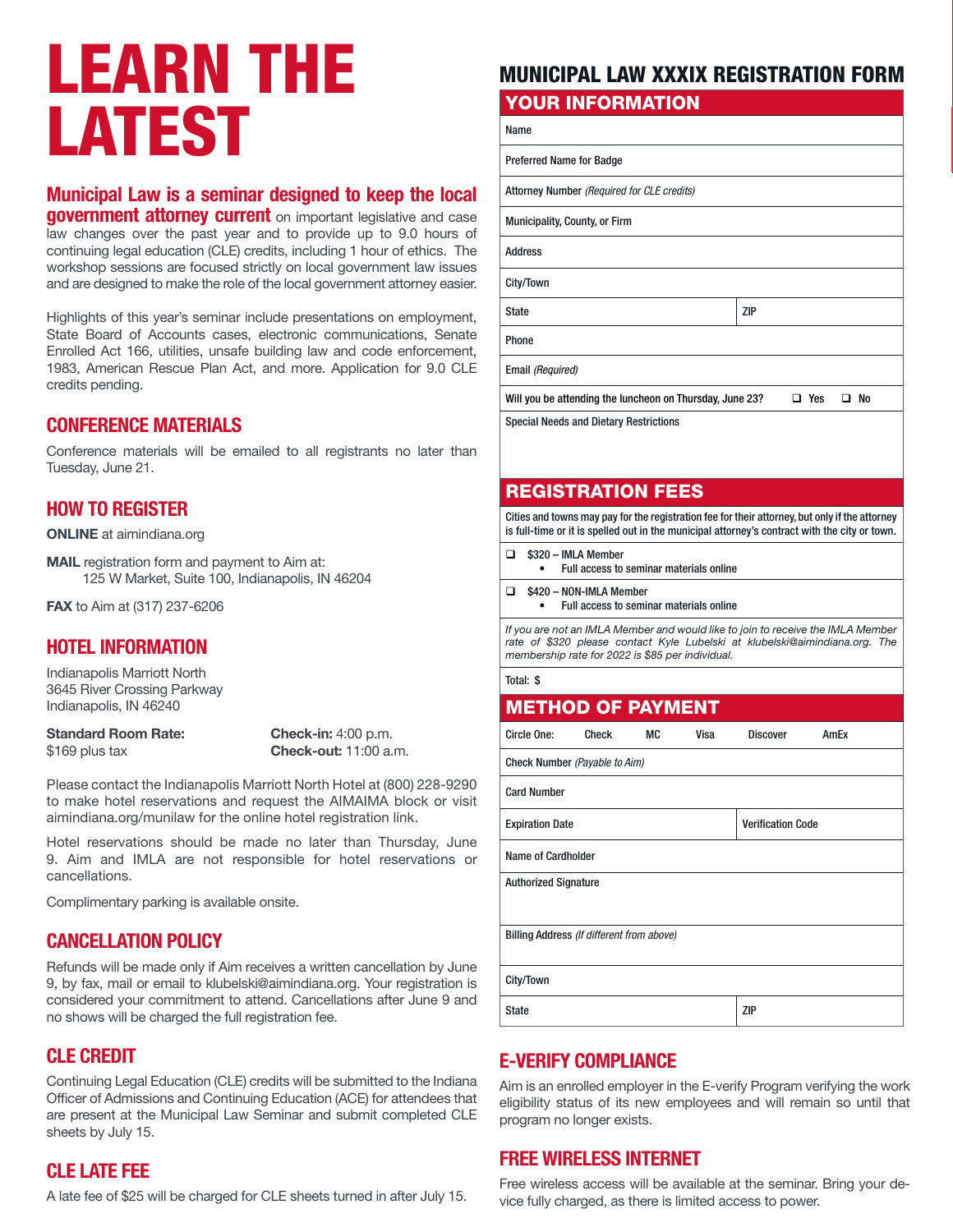## Thursday, June 23<br>
Day one is approximately 6.0 available CLE credits.<br>
Day one is approximately 6.0 available CLE credits.<br>
Day two is approximately 3.0 available CLE credits. AGENDA

#### Thursday, June 23

Day one is approximately 6.0 available CLE credits.

| $8:30$ a.m. $-$<br>$9:00$ a.m.  | <b>Registration and Breakfast</b>                                                                                                                                                                                                                                                                                                                                                                         |
|---------------------------------|-----------------------------------------------------------------------------------------------------------------------------------------------------------------------------------------------------------------------------------------------------------------------------------------------------------------------------------------------------------------------------------------------------------|
| $9:00$ a.m. $-$<br>$9:15$ a.m.  | <b>Welcome and Announcements</b><br><b>Matt Greller, Chief Executive Officer, Aim</b><br><b>Laurie Hardwick, IMLA President and Attorney, Greencastle</b><br><b>Becca McCuaig, Chief Legal Counsel, Aim</b>                                                                                                                                                                                               |
| $9:15$ a.m. $-$<br>$10:15$ a.m. | <b>State Legislative Update</b><br><b>Karen Arland, Partner, Kennedy Downs &amp; Arland P.C.</b><br><b>Ryan Hoff, Director of Governmental Affairs and General</b><br>Counsel, Association of Indiana Counties<br><b>Jenna Knepper, Government Affairs Director, Aim</b><br><b>Becca McCuaig, Chief Legal Counsel, Aim</b>                                                                                |
| 10:20 a.m. -<br>11:20 a.m.      | <b>Municipal Case Law Update (State)</b><br><b>Mark Crandley, Partner, Barnes &amp; Thornburg LLP</b>                                                                                                                                                                                                                                                                                                     |
| $11:25$ a.m. $-$<br>12:25 p.m.  | <b>Ethics Professional Responsibility</b><br>Denise Barkdull, Practice Group Leader, Frost Brown Todd LLC                                                                                                                                                                                                                                                                                                 |
| 12:25 p.m. -<br>1:25 p.m.       | Luncheon<br>Longevity Awards Presentation for 2022                                                                                                                                                                                                                                                                                                                                                        |
| 1:30 p.m. –<br>2:30 p.m.        | <b>Employment Law</b><br>Terry Dawson, Partner, Barnes & Thornburg LLP                                                                                                                                                                                                                                                                                                                                    |
| 2:35 p.m. –<br>$3:35$ p.m.      | <b>Concurrent Sessions:</b>                                                                                                                                                                                                                                                                                                                                                                               |
|                                 | <b>Electronic Communications</b><br><b>Karen Arland, Partner, Kennedy Downs &amp; Arland P.C.</b><br><b>Luke Britt, Public Access Counselor, State of Indiana</b>                                                                                                                                                                                                                                         |
|                                 | <b>State Board of Accounts Cases</b><br><b>Heather Crockett, Section Chief, Asset Recovery and Bankrupt-</b><br>cy Litigation Section, Office of Attorney General Todd Rokita                                                                                                                                                                                                                             |
| 3:40 p.m. –<br>$3:55$ p.m.      | <b>Dessert Break</b>                                                                                                                                                                                                                                                                                                                                                                                      |
| 4:00 p.m. –<br>5:00 p.m.        | <b>Concurrent Sessions:</b><br><b>Utilities</b><br>Renee Kabrick, City Attorney, Jasper<br><b>Scott Miller,</b> Partner, Baker Tilly Municipal Advisors, LLC                                                                                                                                                                                                                                              |
|                                 | <b>Steve Unger, Partner, Bose McKinney &amp; Evans LLP</b><br>Legislative Expansion or the Build Operate Transfer<br><b>Statute to Enhance Local Government Transportation</b><br><b>Opportunities</b><br><b>Thomas A. John, Partner, Ice Miller LLP, Co-Director of P3/</b><br>Public Infrastructure<br><b>J. Sebastian Smelko, Partner, Ice Miller LLP, Co-Director of P3/</b><br>Public Infrastructure |
| $5:05$ p.m. $-$<br>5:30 p.m.    | <b>IMLA Annual Meeting</b>                                                                                                                                                                                                                                                                                                                                                                                |
| 5:30 p.m. –<br>7:00 p.m.        | Reception                                                                                                                                                                                                                                                                                                                                                                                                 |

#### Friday, June 24

Day two is approximately 3.0 available CLE credits.

| $7:30$ a.m. $-$<br>8:30a.m.      | <b>Registration and Breakfast</b>                                                                                                                                                                                                                                                                                                                                                                                             |
|----------------------------------|-------------------------------------------------------------------------------------------------------------------------------------------------------------------------------------------------------------------------------------------------------------------------------------------------------------------------------------------------------------------------------------------------------------------------------|
| $8:00a.m. -$<br>8:30a.m.         | <b>Welcome and Announcements</b><br>Laurie Hardwick, IMLA President and Attorney, Greencastle<br>Becca McCuaig, Chief Legal Counsel, Aim                                                                                                                                                                                                                                                                                      |
| $8:35$ a.m. $-$<br>$9:35$ a.m.   | <b>US Supreme Court Update</b><br>Donald Morgan, Senior Counsel, Taft Law                                                                                                                                                                                                                                                                                                                                                     |
| $9:40$ a.m. $-$<br>$10:40$ a.m.  | <b>Concurrent Sessions:</b><br><b>Section 1983 Litigation</b><br>Patricia Orloff Erdmann, Chief Counsel of Litigation, Office of<br>Attorney General Todd Rokita<br><b>Jefferson Garn, Section Chief, Administrative and Regulatory</b><br>Enforcement Litigation Section, Office of Attorney General Todd<br>Rokita<br><b>Unsafe Building Law and Code Enforcement</b><br>Chris Bloomer, Senior Associate, Krieg DeVault LLP |
| $10:40$ a.m. $-$<br>$10:55$ a.m. | <b>Coffee Break</b>                                                                                                                                                                                                                                                                                                                                                                                                           |
| 11:00 $a.m. -$<br>12:00 p.m.     | <b>Concurrent Sessions:</b><br><b>American Rescue Plan Act (ARPA)</b><br>Patrick Price, Special Counsel, Office of Management<br>and Budget, State of Indiana<br><b>Campbell Ricci, Policy Director, Aim</b><br><b>Back to Basics</b><br>Manny Herceg, Partner, Taft Law<br>Ashley Ulbricht, National IMLA State Representative, and<br>Of Counsel, Taft Law                                                                  |
| 12:00 p.m.                       | <b>Adjourn</b>                                                                                                                                                                                                                                                                                                                                                                                                                |